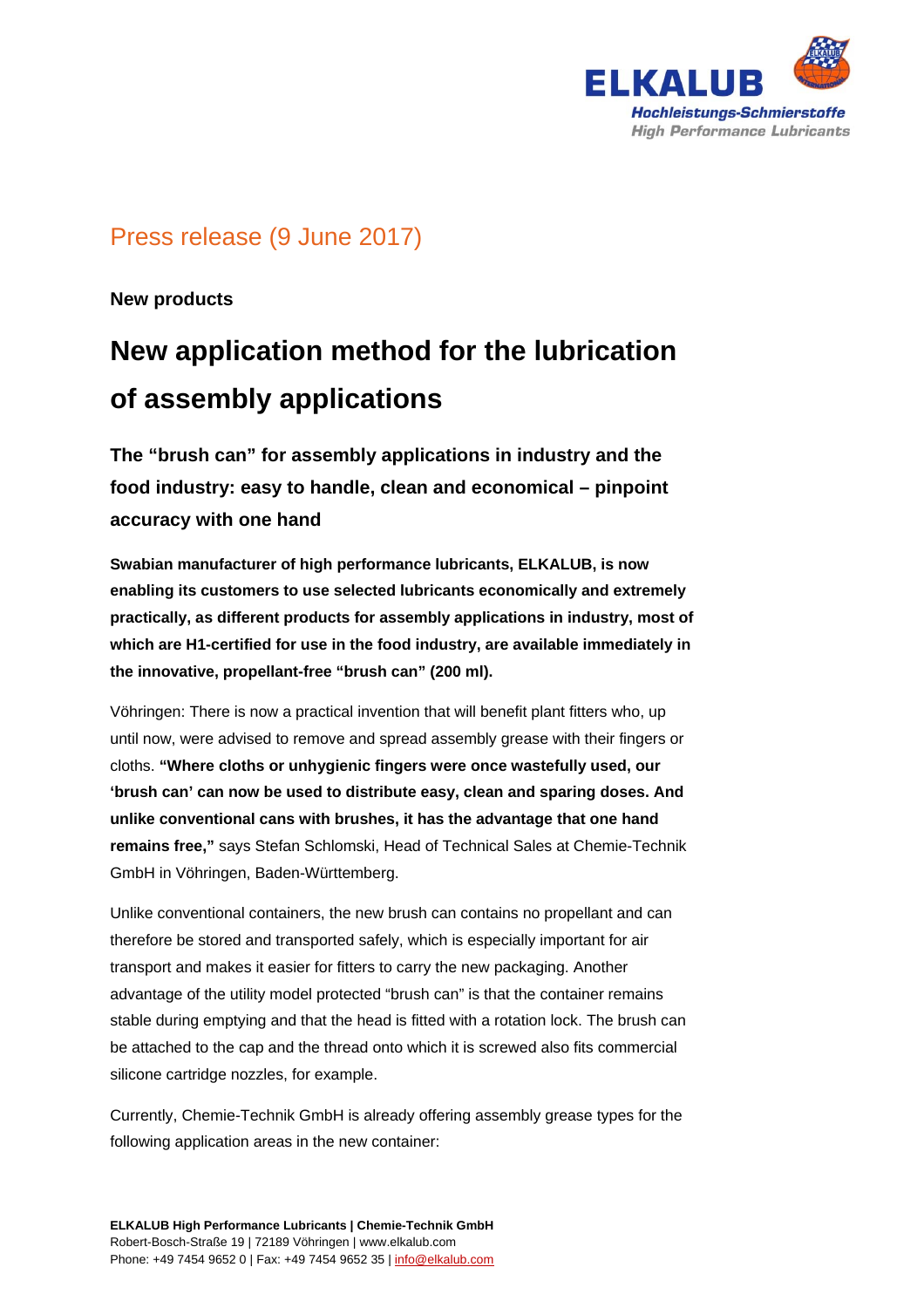

## Assembly applications in the food and beverage industry

H1-certified lubricants, approved for use in the food and beverage industry:

- Assembly grease for EPDM seals, e.g. on caroussel fillers, , easy to clean off and CIP compatible (ELKALUB GLS 867)
- Silicone grease for assembly applications and the lubrication of sliding processes in valves, taps and outlets (ELKALUB GLS 794/N2)

## Applications for industrial assembly and maintenance

- General assembly grease (ELKALUB VP 924)
- Assembly grease specifically for the prevention of tribocorrosion/fretting corrosion (ELKALUB GLS 361/N1)\*
- Polyglycol grease for EPDM seals, such as O-rings in wind turbines, tubes and seals in fuel-carrying systems, or for brake fluids and EPDM-sealed plastic and glass components (ELKALUB VP 886)\*
- Grease for stainless steel screws, preventing seizure and making dismantling easier, resistant to seawater (ELKALUB GLS 305)

\* The ELKALUB GLS 361/N1 and ELKALUB VP 886 greases are also H1-certified or certifiable, and are therefore also suitable for machines that process food. The variety of lubrication qualities in the H1-certified greases by ELKALUB mean that customers do not need to use any conventional lubricants; the risk of mistakes or contamination from unsuitable materials is thus minimised.

The wide range of other ELKALUB high performance lubricants can also be offered in the brush can, depending on the suitability and requirements.

#### **For more information, please visit:**

www.elkalub.com

**Printable images and further information** are available upon request and at http://blaurock-markenkommunikation.de/elkalub

#### **Press contact**

blaurock markenkommunikation Herr Tobias Blaurock